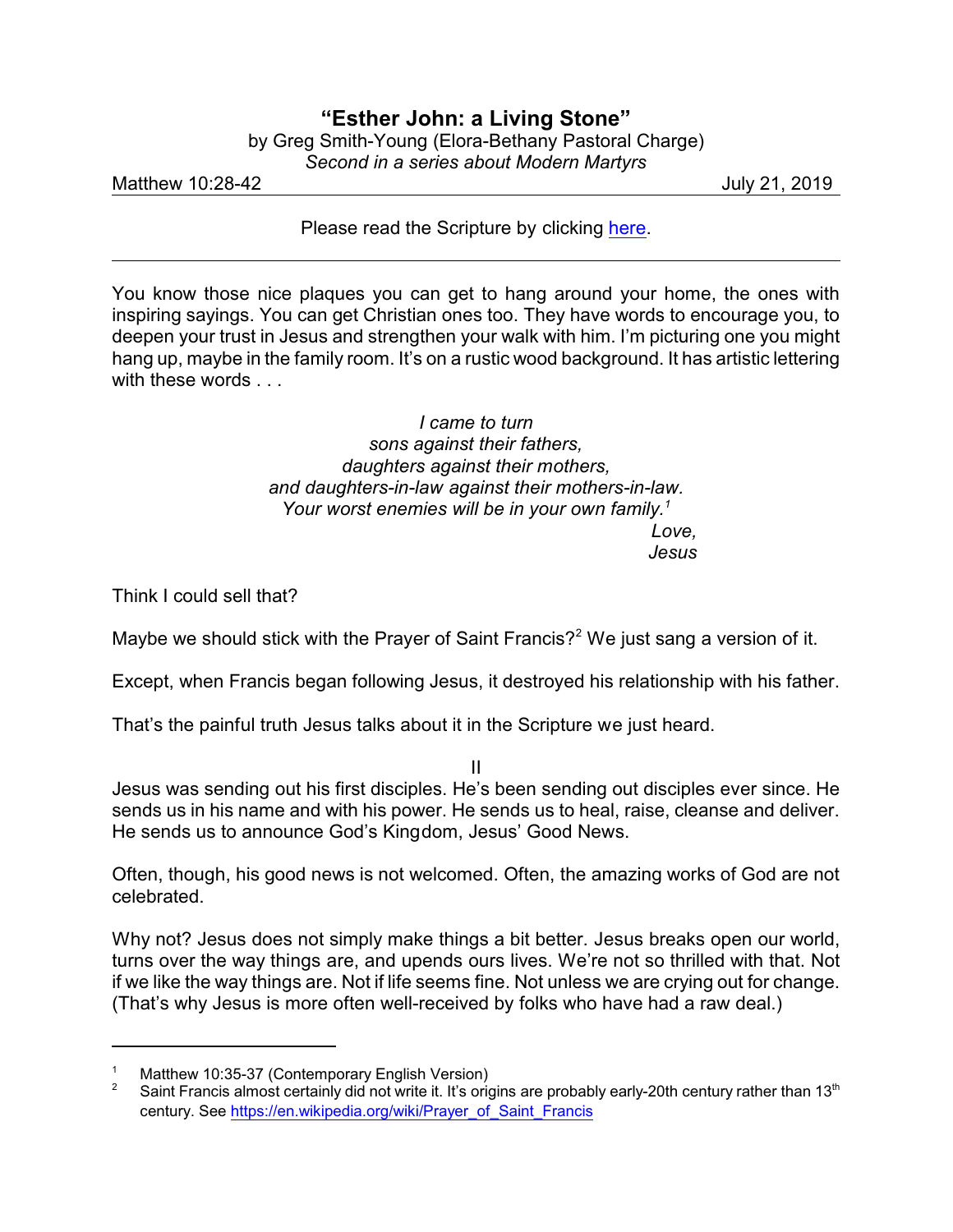Following Jesus is not a natural, obvious thing. It's only after he has reached into our lives and pulled us to himself. Jesus calls us. The Holy Spirit shakes our spirits. Then we can walk with Jesus.

His reaching-in and pulling-us-out can be disruptive. Especially in the things we most identify with, our most important relationships: workplaces, friendships, and family.

Jesus is not saying that everyone who follows him will find their family relationships strained or broken. But some will, maybe many.

Jesus is not saying we have to reject our families. It's just that, when we are following him, some in our family might reject us.

III

We're hearing stories this summer of modern Christians killed because of their witness to Jesus. They are "living stones." With them, God is building Jesus' church. We are living stones too.

Qamar Zia is a living stone. $3$ 

She was born in 1929, in Madras, in British-controlled India. Her first school was government-run. Her family was Muslim. Even so, her father moved her to a Christian school for a better education.

There, it was one teacher in particular who grabbed her attention. Qamar saw how her teacher lived the Christian faith. She began reading the teacher's Bible. While reading about Jesus' death for us, Qamar was "suddenly overtaken by a sense of conversion."<sup>4</sup> She began following Jesus. Secretly.

British colonial rule ended in 1947. India split into two countries: mostly-Hindu India and mostly-Muslim Pakistan. Qamar's family moved to Pakistan. In Karachi, she found another Christian teacher. She got her own New Testament and read it many times. Her trust in Jesus continued to grow. Hidden.

That is, until parents arranged for her to marry another Muslim. Qamar ran away. A Christian friend took her in. Qamar was baptised, and took a new name: Esther John. She began working in a hospital. She celebrated her first Christmas.

<sup>3</sup> I've drawn from the wikipedia entry about Esther John [\(en.wikipedia.org/wiki/Esther\\_John\)]((https://en.wikipedia.org/wiki/Esther_John) her biography on the Westminster Abbey website [\(www.westminster-abbey.org/abbey-commemorations/commemorations/esther-john](https://www.westminster-abbey.org/abbey-commemorations/commemorations/esther-john)), and a blog post titled "Discipling those who pay a great price for faith" on the website When Women Speak [\(whenwomenspeak.net/blog/disciplining-those-who-pay-a-great-price-for-faith-esther-john-1929-1960](https://whenwomenspeak.net/blog/disciplining-those-who-pay-a-great-price-for-faith-esther-john-1929-1960/))

<sup>&</sup>lt;sup>4</sup> Esther was reading from Isaiah 53 when she came to faith in Jesus.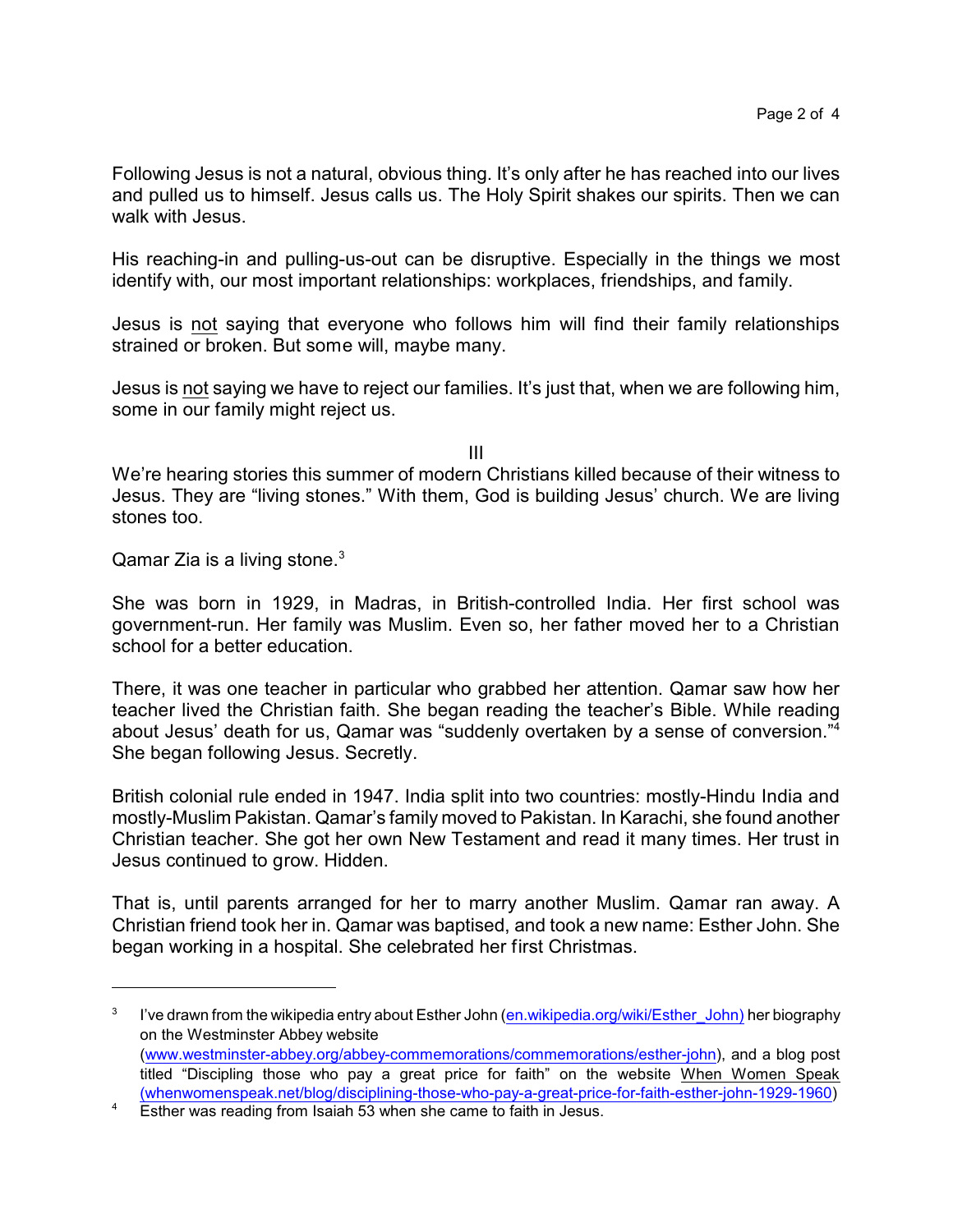Her family kept pressing her to come home and marry.

Esther studied at a Christian training centre."Everyone loved her," a fellow-student said. "She and I often went together to visit homes in the villages around. She would speak of her experience of Christ and I would teach a little from the Bible."<sup>5</sup>

Sometimes, her relations with her family were calm. Other times, they were tense.

She moved to Chichawatni. She would bike to villages, teach women to read, work with them in the fields, and tell them about Jesus.

Esther John was found murdered in her bed. She was 30 years old.

Her family might have had something to do with her killing. Investigators never found out for certain. Whatever the case, it is clear that her faithfulness to Jesus had divided her from them.

She had lived, and perhaps died, the truth of Jesus' words about his disciples and their families.

IV

We find it hard to imagine that depth of division in Esther's story.

Actually, some of us don't. Our families are painfully messy — separations, not speaking to each other, harsh arguments, unreconciled conflicts. We know the hurt. And, sometimes, we know the violence.

What we find hard to imagine is Jesus being the cause.

Except . . . mine was always a church-going family. After my parents separated, I'd go with Dad to his church and Mom to hers. When I was a teenager, though, Dad discovered a much deeper love and allegiance for Jesus than I could understand. That divided us. Later, I experienced a similar growing and deepening in Christ myself. That caused strain between Mom and me.

Many of us are worshipping today, knowing that some of our children are not worshipping God. Maybe none of them. Or our grandchildren. That hurts. We struggle to understand. Understanding starts with knowing that we don't know. Then ask them. Then listen to them.

We might hear painful things. Maybe things we and our congregations have been doing wrong, that have not helped and often hurt. Maybe that church doesn't matter and they have better things to do.

<sup>&</sup>lt;sup>5</sup> From the recollections of Vivienne Stacey which are included in the blog article on the When Women Speak website.